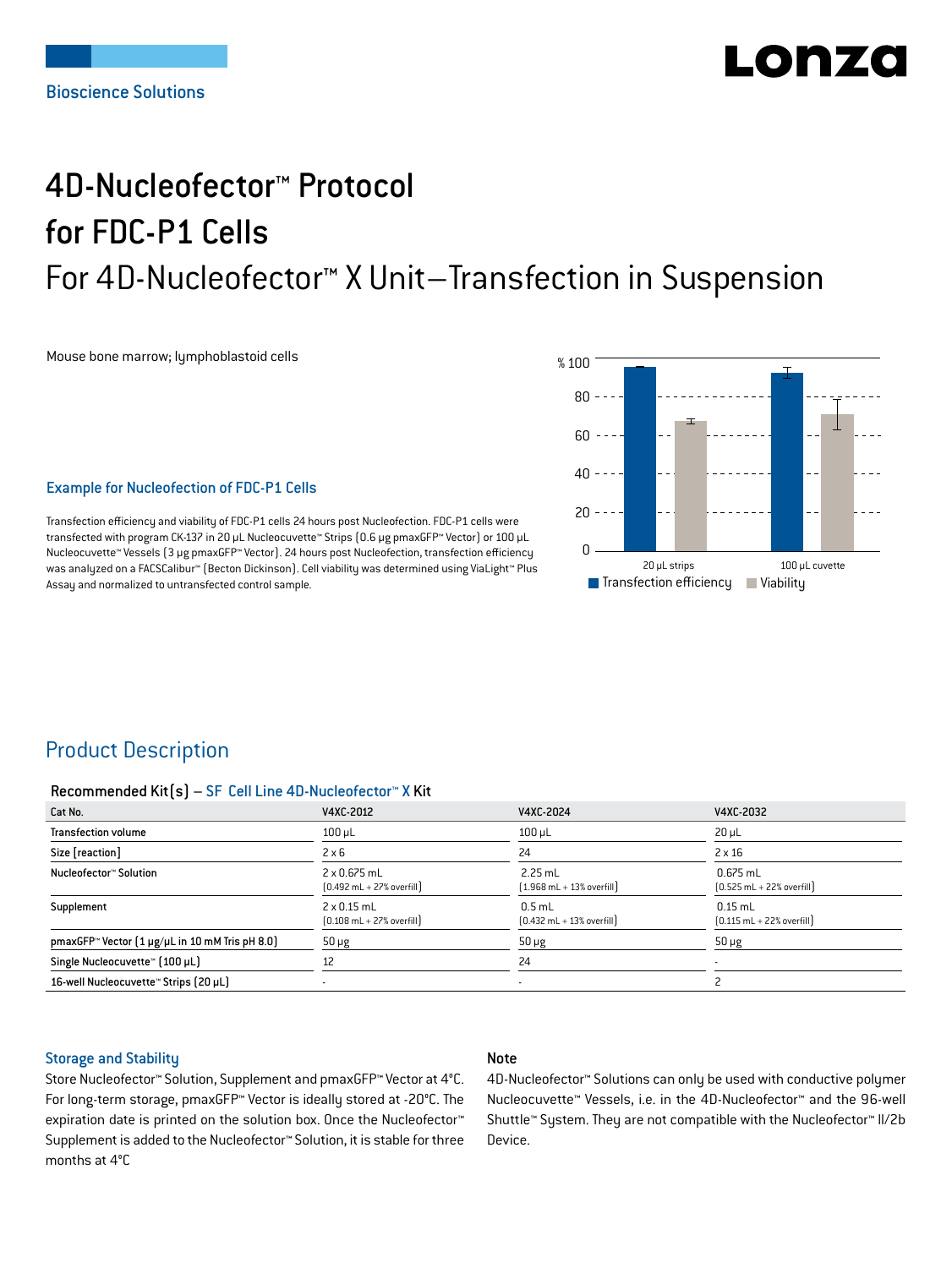## Required Material

## Note

Please make sure that the supplement is added to the Nucleofector<sup>™</sup> Solution prior to use. For preparing aliquots, mix Nucleofector™ Solution and Supplement in a ratio of 4.5 : 1 (see Table 1).

- 4D-Nucleofector™ System (4D-Nucleofector™ Core and X Unit)
- Supplemented 4D-Nucleofector™ Solution at room temperature
- Supplied 100 µL single Nucleocuvette™ or 20 µL 16-well Nucleocuvette™ Strips
- Compatible tips for 20 µL Nucleocuvette™ Strips: epT.I.P.S. [US/ CDN: Eppendorf North America, Cat. No. 2491.431, Rest of World: Eppendorf AG, Cat. No. 0030073.266], Matrix TallTips™ [Matrix Technologies Corp., Cat. No. 7281] or LTS Tips [Rainin Instrument, LLC, Cat. No. SR-L10F, SR/SS-L250S, SR/SS-L300S]. Before using other types of pipette tips, please ensure they reach the bottom of the Nucleocuvette™ wells without getting stuck
- Supplied pmaxGFP™ Vector, stock solution 1 μg/μL

## Note

When using pmaxGFP™ Vector as positive control, dilute the stock solution to an appropriate working concentration that allows pipetting of the recommended amounts per sample (see Table 3). Make sure that the volume of substrate solution added to each sample does not exceed 10% of the total reaction volume (2 μL for 20 μL reactions; 10 μL for 100 μL reactions).

- Substrate of interest, highly purified, preferably by using endotoxin-free kits; A260:A280 ratio should be at least 1.8
- Cell culture plates of your choice
- Culture medium: DMEM [Lonza; Cat. No. 12-604F] supplemented with 10% fetal calf serum (FCS), 2ng/mL recombinant murine Interleukin-3 [Peprotech Cat. No. 213-13]
- Prewarm appropriate volume of culture medium to 37°C (see Table 2)
- Appropriate number of cells/sample (see Table 3)

## 1. Pre Nucleofection

## Cell culture recommendations

- 1.1 Passage cells every 2 3 days.
- 1.2 A subcultivation ratio of 1:20 to 1:40 is recommended. Use low spin centrifugation (90xg).
- 1.3 Subculture 1 day before Nucleofection

## 2. Nucleofection

For Nucleofection sample contents and recommended Nucleofector™ Program, please refer to Table 3.

- 2.1 Please make sure that the entire supplement is added to the Nucleofector™ Solution
- 2.2 Start 4D-Nucleofector™ System and create or upload experimental parameter file (for details see device manual)
- 2.3 Select/Check for the appropriate Nucleofector™ Program (see Table 3)
- 2.4 Prepare cell culture plates by filling appropriate number of wells with desired volume of recommended culture media (see Table 4) and pre-incubate/equilibrate plates in a humidified 37°C/5% CO<sub>2</sub> incubator
- 2.5 Pre-warm an aliquot of culture medium to 37°C (see Table 4)
- 2.6 Prepare plasmid DNA or pmaxGFP™ Vector or siRNA (see Table 3)
- 2.7 Count an aliquot of the cells and determine cell density
- 2.8 Centrifuge the required number of cells (see Table 3) at 90xg for 10 minutes at room temperature. Remove supernatant completely
- 2.9 Resuspend the cell pellet carefully in room temperature 4D-Nucleofector™ Solution (see Table 3)
- 2.10 Prepare mastermixes by dividing cell suspension according to number of substrates
- 2.11 Add required amount of substrates to each aliquot (max. 10% of final sample volume)
- 2.12 Transfer mastermixes into the Nucleocuvette™ Vessels

## Note

As leaving cells in Nucleofector™ Solution for extended periods of time may lead to reduced transfection efficiency and viability it is important to work as quickly as possible. Avoid air bubbles while pipetting

- 2.13 Gently tap the Nucleocuvette™ Vessels to make sure the sample covers the bottom of the cuvette
- 2.14 Place Nucleocuvette™ Vessel with closed lid into the retainer of the 4D-Nucleofector™ X Unit. Check for proper orientation of the Nucleocuvette™ Vessel
- 2.15 Start Nucleofection Process by pressing the "Start" on the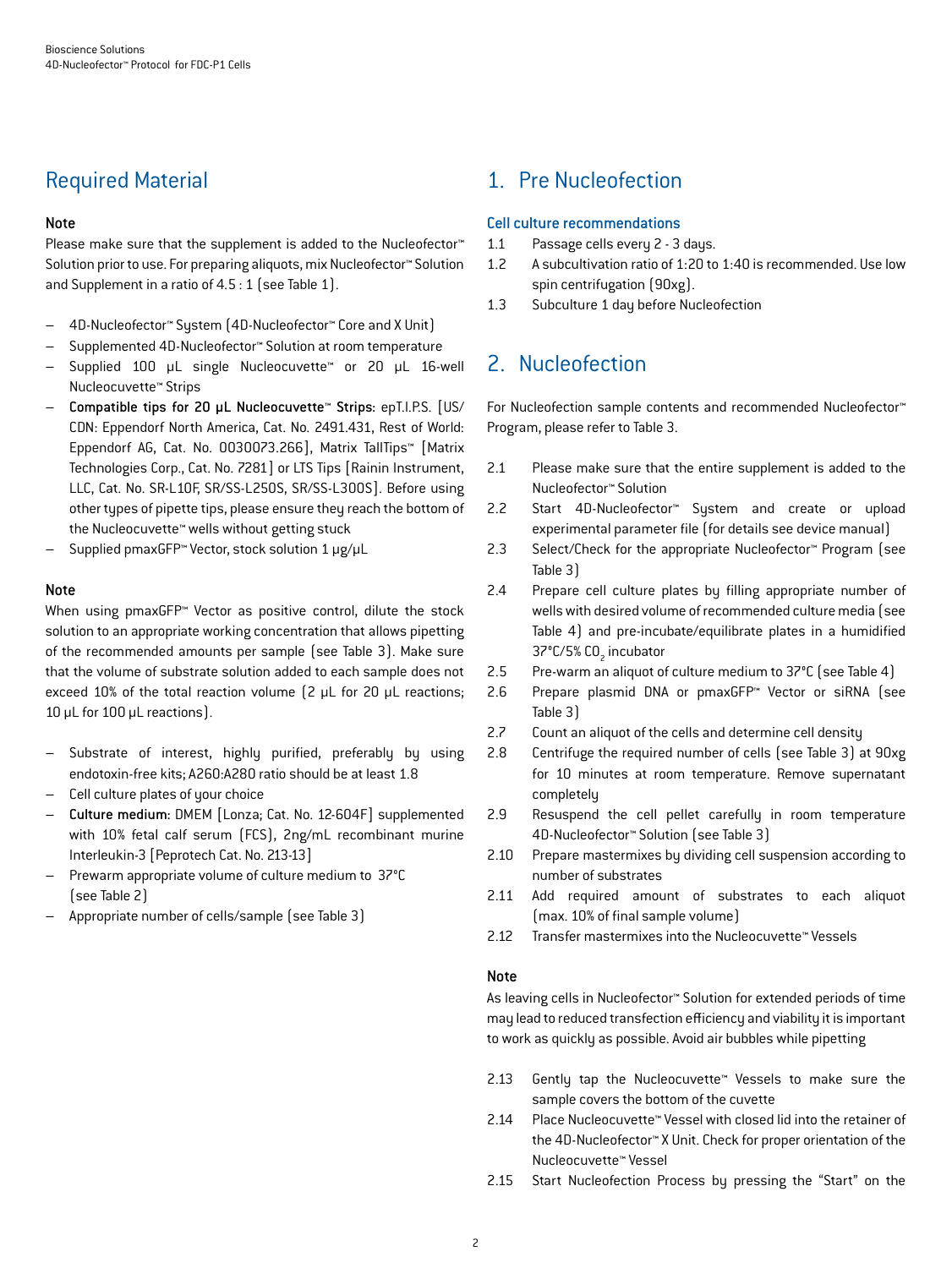display of the 4D-Nucleofector™ Core Unit (for details, please refer to the device manual)

- 2.16 After run completion, carefully remove the Nucleocuvette<sup>™</sup> Vessel from the retainer
- 2.17 Resuspend cells with pre-warmed medium (for recommended volumes see Table 2). Mix cells by gently pipetting up and down two to three times. When working with the 100 µL Nucleocuvette™ use the supplied pipettes and avoid repeated aspiration of the sample
- 2.18 Plate desired amount of cells in culture system of your choice (for recommended volumes see Table 2).

## 3. Post Nucleofection

3.1 Incubate the cells in humidified  $37^{\circ}$ C/5% CO<sub>2</sub> incubator until analysis. Gene expression or down regulation, respectively, is often detectable after only  $4 - 8$  hours

#### Table 1: Volumes required for a single reaction

|                                  | 100 µL Single Nucleocuvette™ | 20 µL Nucleocuvette™ Strip |
|----------------------------------|------------------------------|----------------------------|
| Volume of Nucleofector™ Solution | 82 uL                        | 16.4 uL                    |
| <b>Volume of Supplement</b>      | 18 uL                        | $3.6$ µL                   |

#### Table 2: Required amounts of cells and media for Nucleofection

|                                               |                                    | 100 µL Single Nucleocuvette™            | 20 µL Nucleocuvette™ Strip |
|-----------------------------------------------|------------------------------------|-----------------------------------------|----------------------------|
| Culture plate format                          |                                    | 12 - well plate                         | 96-well plate              |
| Culture medium                                | Pre-filled in plate                | $1000 \mu L$                            | 175 µL                     |
|                                               | Added to sample post Nucleofection | $400 \,\mathrm{\upmu L}$                | $80 \mu L$                 |
| Volume of sample transferred to culture plate |                                    | complete sample (use supplied pipettes) | $25 \mu L$                 |
| Final culture volume                          |                                    | 1500 µL                                 | 200 uL                     |

#### Table 3: Contents of one Nucleofection sample and recommended program

|                                |                                         | 100 µL Single Nucleocuvette™                                                         | 20 µL Nucleocuvette™ Strip                                                             |
|--------------------------------|-----------------------------------------|--------------------------------------------------------------------------------------|----------------------------------------------------------------------------------------|
| Cells                          |                                         | $1 \times 10^6$<br>(Lower or higher cell numbers may influence transfection results) | $2 \times 10^{5}$<br>[Lower or higher cell numbers may influence transfection results] |
| Substrate*                     | pmaxGFP™ Vector                         | 3 µg                                                                                 | $0.6 \mu g$                                                                            |
| <b>or</b>                      | plasmid DNA (in H <sub>2</sub> O or TE) | $2-5 \mu g$                                                                          | $0.4 - 1 \mu g$                                                                        |
| <b>or</b>                      | siRNA                                   | 30-300 nM siRNA (3-30 pmol/sample                                                    | 30-300 nM siRNA (0.6-6 pmol/sample)                                                    |
| SF 4D-Nucleofector™ X Solution |                                         | $100$ $\mu$ L                                                                        | $20 \mu L$                                                                             |
| Program                        |                                         | CK-137                                                                               | CK-137                                                                                 |

\* Volume of substrate should comprise maximum 10% of total reaction volume